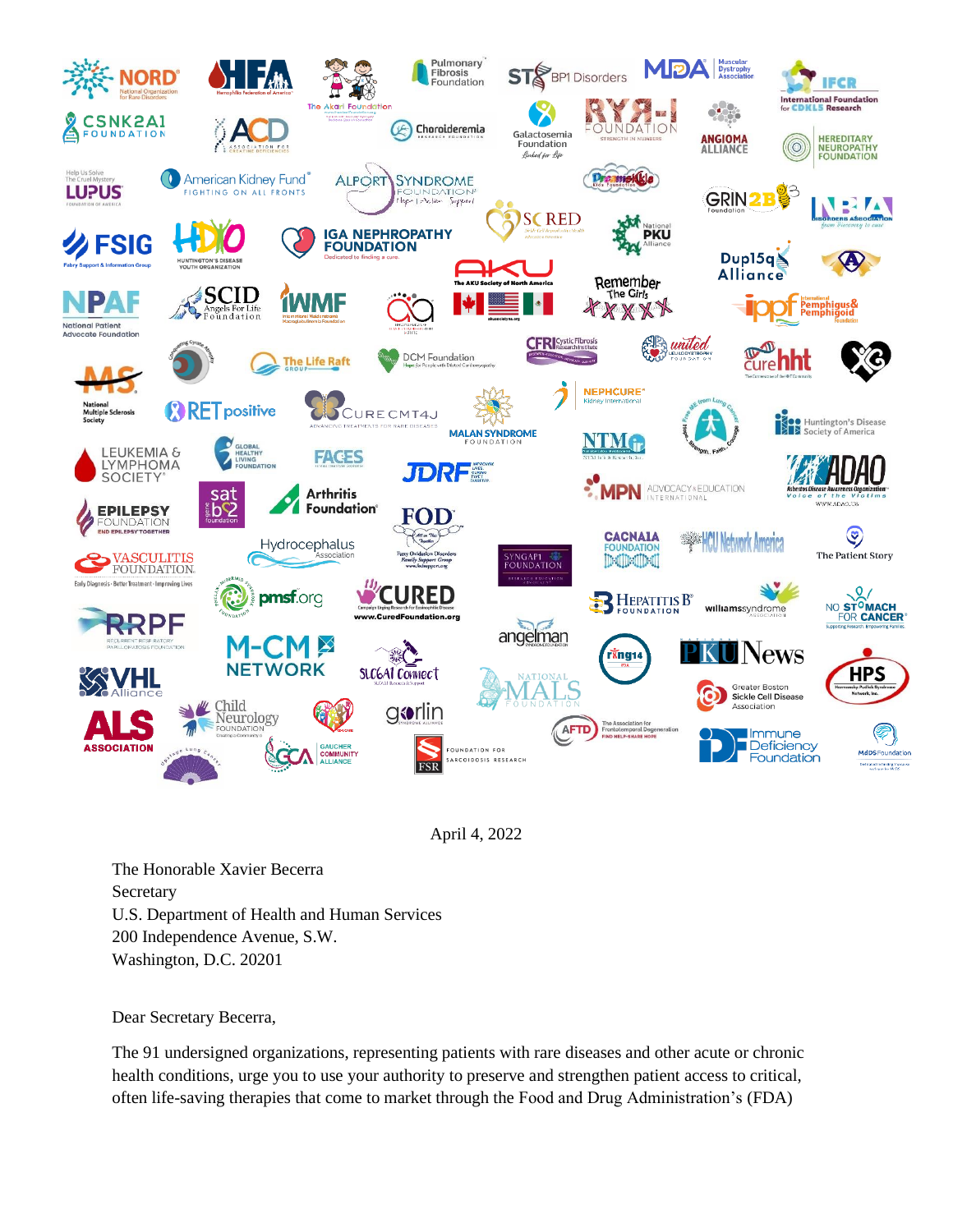accelerated approval (AA) pathway. The AA pathway has proven itself to be a vital tool in bringing safe and effective treatments to many patients, including those with rare diseases. However, the pathway faces mounting criticism from a variety of stakeholders.<sup>1</sup> Some of these concerns have led to several proposals now before the Department of Health and Human Services (HHS) for consideration, that if approved and implemented, would undermine the authority of the FDA and delay or potentially bar patients from accessing crucial therapies where no other options exist.<sup>2 3</sup> While there are legitimate criticisms of the AA pathway, too often it appears that issues with accelerated approval are being used as a proxy for the broader health system's challenges with high prescription drug costs. Reducing patient access to therapies that utilize a specific FDA pathway will not solve problems with accelerated approval or prescription drug costs. We urge you to support efforts underway within Congress and the FDA to reform and strengthen the AA pathway and ask you to reject policies that could limit access to rare disease therapies that utilize accelerated approval.

## **The History and Importance of Accelerated Approval to the Rare Disease Community**

The AA pathway was first enshrined in regulation in 1992, after the HIV/AIDS epidemic had drastically altered the landscape for drug development.<sup>4</sup> In response to the epidemic, scientists sought ways to streamline and expedite clinical trials for HIV/AIDS drugs to focus on the utility of surrogate endpoints which were known to demonstrably correlate with improved outcomes.<sup>5</sup> As consensus grew about the utility of surrogate endpoints in clinical trial design, FDA embraced drug approval reform and promulgated regulations formalizing the AA pathway.<sup>6</sup> Under accelerated approval, the time required to receive FDA approval was considerably shortened, allowing for earlier patient access to drugs that were intended to treat serious and life-threatening diseases and conditions for which there were unmet medical needs, including many rare diseases.

It is estimated that 25-30 million Americans (or 1 in 10 individuals) suffer from rare diseases, which are typically serious and life-threatening conditions with unmet medical needs. <sup>7</sup> Of the 7,000 rare diseases that have been identified, more than 90% have no FDA-approved treatment.<sup>8</sup> Many facets of rare diseases make them particularly difficult to study in clinical trials targeting direct clinical benefit. For example, the

<sup>1</sup> Medicaid and CHIP Payment and Access Commission (MACPAC), *Report to Congress on Medicaid and CHIP*, June 2021, <https://www.macpac.gov/wp-content/uploads/2021/06/June-2021-Report-to-Congress-on-Medicaid-and-CHIP.pdf> <sup>2</sup>Oregon Health Authority, <sup>2022-2027</sup> Medicaid 1115 Demonstration Application, (February 18, 2022),

<https://www.oregon.gov/oha/HSD/Medicaid-Policy/Documents/2022-2027-Waiver-Application-Final.pdf>

<sup>3</sup> Centers for Medicare & Medicaid Services, *Monoclonal Antibodies Directed Against Amyloid for the Treatment of Alzheimer's Disease (CAG-00460N),* (January 11, 2022), [https://www.cms.gov/medicare-coverage-database/view/ncacal-decision](https://www.cms.gov/medicare-coverage-database/view/ncacal-decision-memo.aspx?proposed=Y&NCAId=305)[memo.aspx?proposed=Y&NCAId=305](https://www.cms.gov/medicare-coverage-database/view/ncacal-decision-memo.aspx?proposed=Y&NCAId=305)

<sup>4</sup> The Centers for Disease Control and Prevention ("CDC") published its first report on HIV/AIDS in 1981. See James W. Curran & Harold W. Jaffe, AIDS: The Early Years and CDC's Response, 60 Morbidity & Mortality Weekly Rep. 64 (Oct. 7, 2011), available at https://www.cdc.gov/mmwr/preview/ mmwrhtml/su6004a11.htm.

<sup>5</sup> See U.S. Food & Drug Admin., Guidance for Industry: Human Immunodeficiency Virus-1 Infection: Developing Antiretroviral Drugs for Treatment 3 (Nov. 2015), www.fda.gov/files/drugs/published/Human-Immunodeficiency-Virus-1-Infection-- Developing-Antiretroviral-Drugs-for-Treatment.pdf

<sup>6</sup> FDA also created the fast track, breakthrough therapy, and priority review designations to advance the development and review of new drugs and address unmet needs in the treatment of a serious medical condition. See U.S. Food & Drug Admin., Guidance for Industry: Expedited Programs for Serious Conditions – Drugs and Biologics 1 (May 2014) ("Expedited Programs Guidance"), <https://www.fda.gov/media/86377/download>

<sup>7</sup> Jennifer Huron, *New Study Investigates the Number of Available Orphan Products, Generics and Biosimilars,* Nat'l Org. for Rare Disorders (Mar. 25, 2021), https://rarediseases.org/new-study-investigates-the-number-of-available-orphan-products-genericsand-biosimilars/.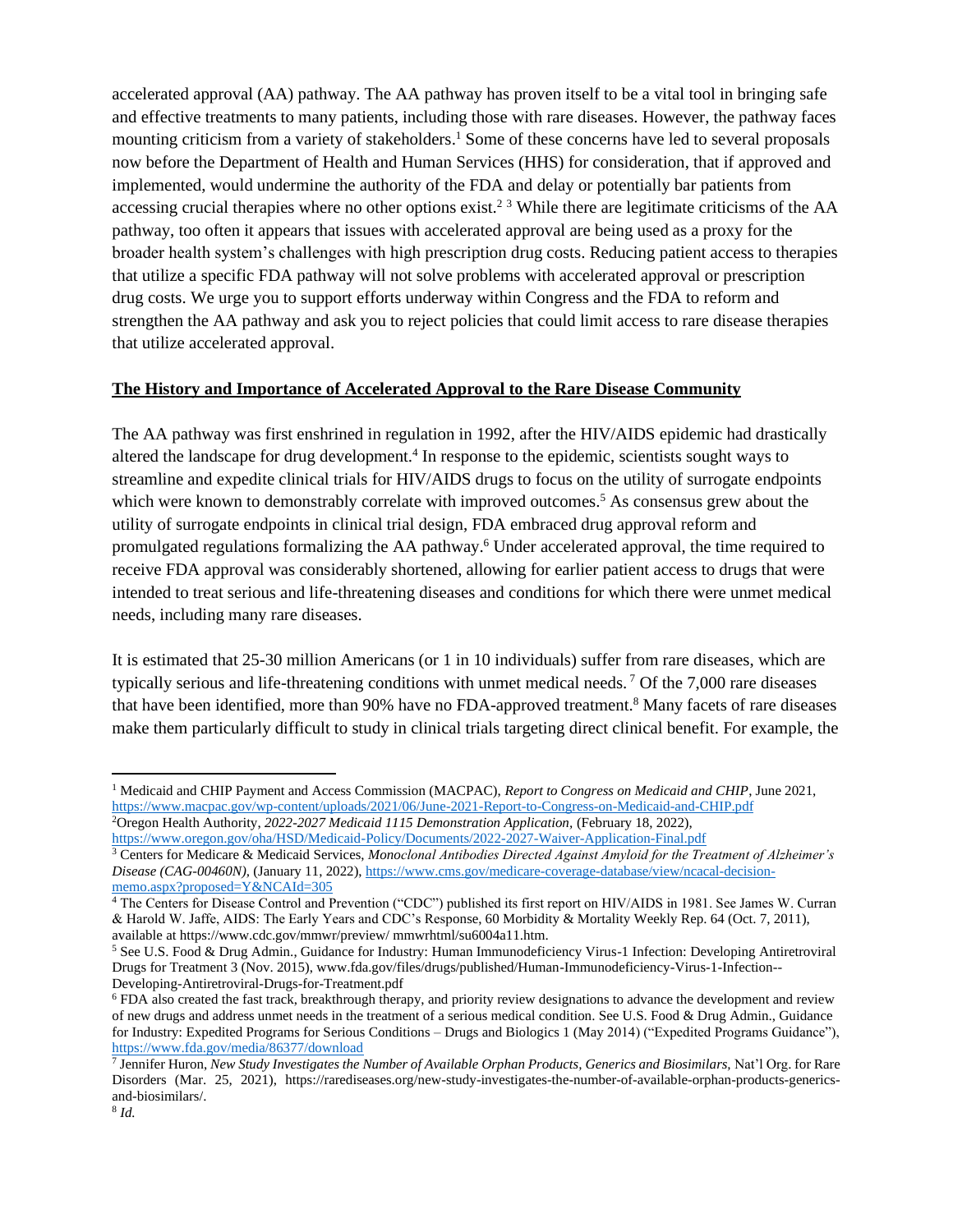number of patients with any one condition can be small and heterogeneous, with highly diverse clinical manifestations and a long timeframe for disease progression. Furthermore, there is often a lack of prior clinical studies and a limited number of clinical investigators and treatment centers knowledgeable about a given rare disorder.<sup>9</sup> This makes accelerated approval, and the ability to use surrogate endpoints in the approval process, a particularly important tool for the development of treatments for rare diseases.<sup>10</sup>

# **Threats to the Accelerated Approval Pathway**

Increasingly, the AA pathway, and products that utilize the pathway, are being targeted for differential treatment by various payers in the health care system.<sup>11</sup>

- Institute for Clinical and Economic Review (ICER) and the Medicaid and CHIP Payment and Access Commission (MACPAC) have both advocated for an increase in mandatory federal rebates for accelerated approval drugs until their confirmatory studies are complete and are granted traditional approval.<sup>12 13</sup>
- Centers for Medicare and Medicaid Services (CMS) has proposed to cover an entire drug class, monoclonal antibodies directed against amyloid for the treatment of Alzheimer's disease, under Coverage with Evidence Development (CED).<sup>14</sup>
- Oregon, as part of their Medicaid 1115 waiver proposal, has requested permission from CMS to exclude Medicaid "coverage of accelerated approval drugs with limited or inadequate evidence of clinical efficacy". 15

Many critics of the AA pathway claim that these treatments have yet to demonstrate clinical benefit and should therefore be treated differently because they have been studied using surrogate endpoints and are not yet "clinically proven."<sup>16</sup> Furthermore, critics have characterized accelerated approval drugs as "experimental." These criticisms of the AA pathway misunderstand the law and regulations that govern it. Surrogate endpoints are chosen because FDA, in its scientific discretion, has determined they are reasonably likely to predict clinical benefit. Accelerated approval—both as it is set forth in law and in regulations—does not alter FDA's gold standard of substantial evidence of safety and effectiveness. <sup>17</sup> To the contrary, accelerated approval is granted based on FDA's finding that a drug is safe and effective for its intended use— the same approval standard used for traditional approval. Furthermore, Congress and the FDA have considered – and rejected – the notion that accelerated approval is a different or lesser standard than traditional approval.<sup>18</sup>

<sup>9</sup> Food and Drug Administration. Report: Complex Issues in Developing Drugs and Biological Products for Rare Diseases and Accelerating the Development of Therapies for Pediatric Rare Diseases Including Strategic Plan: Accelerating the Development of Therapies for Pediatric Rare Diseases. July 2014. https://www.fda.gov/media/89051/download

<sup>&</sup>lt;sup>10</sup> U.S. Food & Drug Admin., CDER Drug and Biologic Accelerated Approvals Based on a Surrogate Endpoint (Jan. 14, 2021), https://www.fda.gov/ media/88907/download

 $11$  The undersigned organizations may or may not have taken positions on the individual proposals listed below and include them only as context for ongoing discussions on AA.

<sup>12</sup> Institute for Clinical and Economic Review (ICER), *Strengthening the Accelerated Approval Pathway: An Analysis of Potential Policy Reforms and their Impact on Uncertainty, Access, Innovation, and Costs* , (April 26, 2021[\) https://icer.org/wp](https://icer.org/wp-content/uploads/2021/04/Strengthening-the-Accelerated-Approval-Pathway-_-ICER-White-Paper-_-April-2021.pdf)[content/uploads/2021/04/Strengthening-the-Accelerated-Approval-Pathway-\\_-ICER-White-Paper-\\_-April-2021.pdf](https://icer.org/wp-content/uploads/2021/04/Strengthening-the-Accelerated-Approval-Pathway-_-ICER-White-Paper-_-April-2021.pdf)

<sup>13</sup> MACPAC, *supra* note 1

<sup>14</sup> Centers for Medicare & Medicaid Services, *supra* note 3

<sup>15</sup> Oregon Health Authority, *supra* note 2

<sup>16</sup> *Id.* 

<sup>17</sup> 57 Fed. Reg. at 58944

<sup>18</sup> *See* 158 Cong. Rec. H3825-01, H3848 (2012).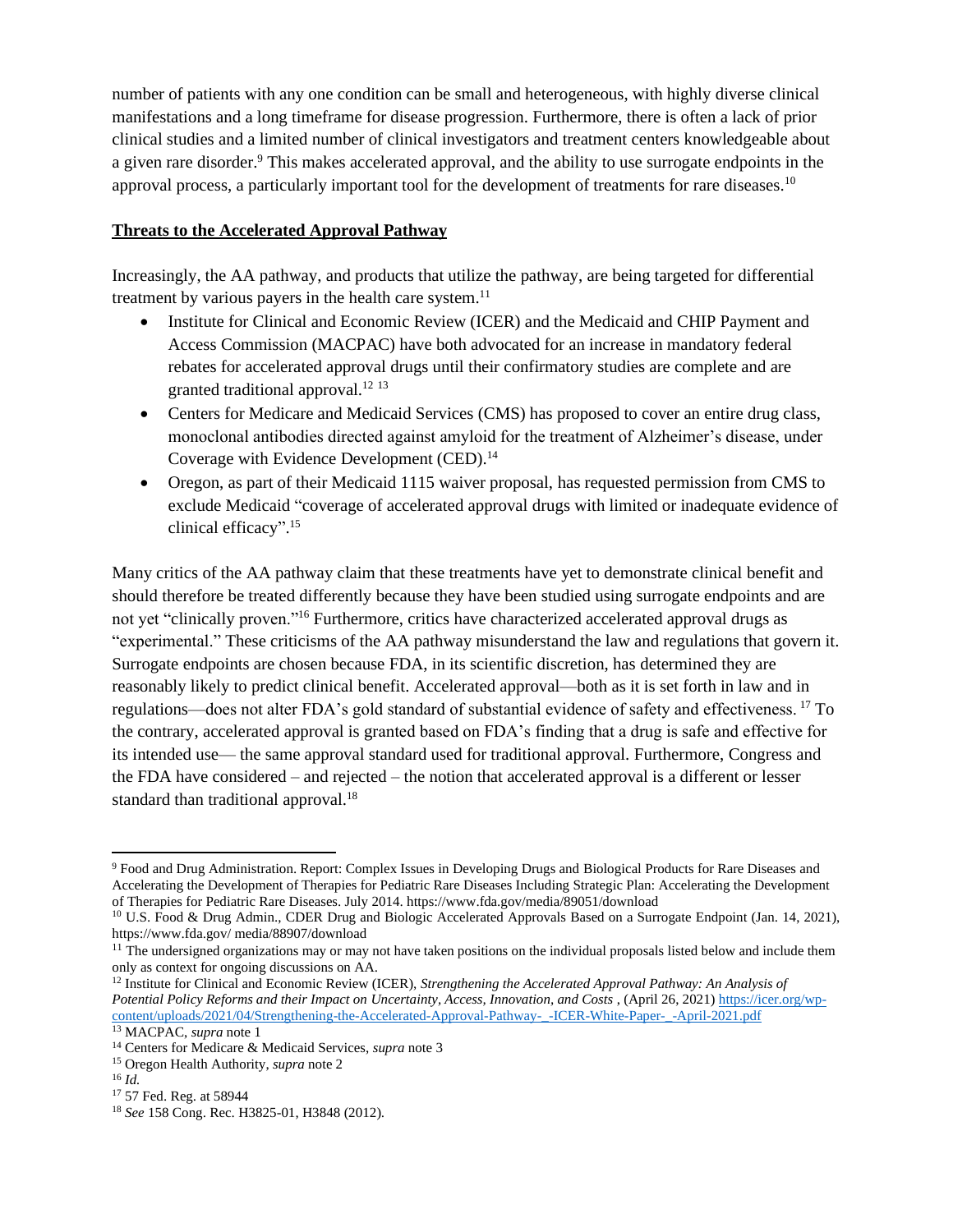# **Recommendations to Strengthen the Accelerated Approval Pathway**

FDA approval is only the first step to a patient obtaining access to a treatment. True access is only achieved when patients receive treatments prescribed and affordably covered by their health program or insurer. Too often this is a serious challenge for rare disease patients. Treating products that utilize accelerated approval differently will not solve these patient access challenges. Therefore, we urge you to focus on ways to strengthen the pathway and believe the following proposals would do just that while simultaneously alleviating payer concerns and supporting robust patient access.

### *Post-market Confirmatory Study Transparency*

Post-market confirmatory studies are already a condition of accelerated approval but requiring more robust, frequent, and transparent reports on the design of confirmatory studies and a manufacturer's progress on their confirmatory studies would give all stakeholders more confidence that studies are being completed with due diligence. Reports should compare realized progress on the milestones that the manufacturer agreed to at the time of accelerated approval and explain where progress is falling short of the agreement. The FDA should also be required to make this information easily accessible to the public by publishing it on the FDA's website in a timely manner.

## *Use of Real-World Evidence for Conversion to Traditional Approval*

The FDA already utilizes real world evidence (RWE) in the post-market to evaluate safety, and our organizations believe that the FDA should consider, when appropriate, RWE in the post-market in evaluations intended to confirm efficacy in products approved through accelerated approval. Consideration of RWE as part of the evaluation of whether the drug has an effect on the intended clinical benefit would permit FDA to convert accelerated approval drugs to traditional approval, when scientifically appropriate, at an earlier point in time.

### *Expedited Withdrawal of an Accelerated Approval Product*

It can be difficult to design, enroll, and complete post-marketing confirmatory studies for rare disease drugs, and there are frequently legitimate reasons for delays in converting a product from accelerated approval to traditional approval. However, delayed confirmatory studies extend prescriber and patient uncertainty and also give fodder to critics of accelerated approval who point to them as evidence that FDA doesn't have the ability to properly address or enforce action against accelerated approval products that have not proven clinical benefit. Establishing clear circumstances under which the expedited withdrawal of an accelerated approval product would be appropriate is important for holding drugmakers accountable for timely completion of confirmatory studies and building confidence in the pathway.

### *Increased Funding and Resources for FDA*

Many of the ideas proposed herein would require additional, targeted resources at FDA. An increase in federal funding and resources through budgeting and appropriations could provide FDA with the resources necessary to implement some of the reforms contemplated and to exercise its existing and ideally expanded authorities when appropriate.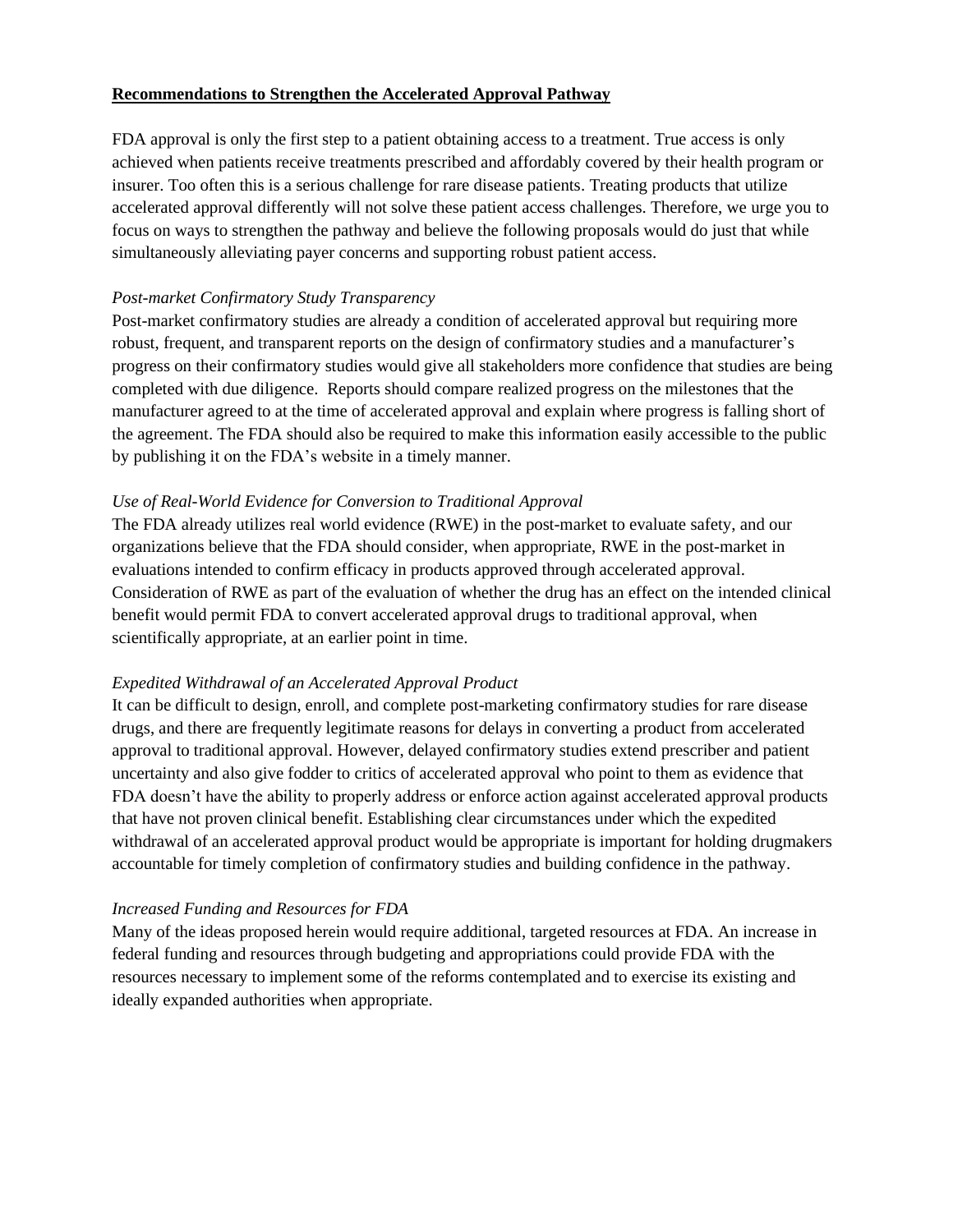### **Conclusion**

Accelerated approval is critical to the innovation and development of new drugs to treat rare diseases. Our organizations believe these reforms will result in an efficient and transparent use of the AA pathway so that all stakeholders have confidence in products that come onto the market through accelerated approval.

We urge you and your Department to take the steps necessary to reject efforts to curtail or deny patient access to FDA approved treatments, enable timely patient access to treatments that have been FDA approved and clearly support the FDA's authority and crucial role in making sure safe and effective drugs are available to improve the health of all people, including those with rare diseases, in the United States. For more information, please contact Heidi Ross, Acting Vice-President of Policy and Regulatory Affairs at the National Organization for Rare Disorders at [HRoss@rarediseases.org.](mailto:HRoss@rarediseases.org)

Thank you for your consideration,

National Organization for Rare Disorders Alport Syndrome Foundation ALS Association American Kidney Fund Angelman Syndrome Foundation Angioma Alliance Arthritis Foundation Asbestos Disease Awareness Organization Association for Creatine Deficiencies Avery's Hope CACNA1A Foundation CDG CARE Child Neurology Foundation Choroideremia Research Foundation Conquering Gyrate Atrophy CSNK2A1 Foundation Cure CMD Cure HHT CureCMT4J CURED Nfp Cystic Fibrosis Research Institute (CFRI) DCM Foundation Dreamsickle Kids Foundation,Inc Dup15q Alliance Epilepsy Foundation Fabry Support & Information Group FACES; The National Craniofacial Association FOD Family Support Group Foundation for Sarcoidosis Research Free ME from Lung Cancer

Galactosemia Foundation Gaucher Community Alliance Global Healthy Living Foundation Gorlin Syndrome Alliance Greater Boston Sickle Cell Disease Association GRIN2B Foundation HCU Network America Hemophilia Federation of America Hepatitis B Foundation Hereditary Neuropathy Foundation Hermansky-Pudlak Syndrome Network Huntington's Disease Society of America Huntington's Disease Youth Organization Hydrocephalus Association IGA Nephropathy Foundation Immune Deficiency Foundation International Foundation for Autoimmune & Autoinflammatory Arthritis (AiArthritis) International Foundation for CDKL5 Research International Pemphigus Pemphigoid Foundation International Waldenstrom's Macroglobulinemia Foundation JDRF Lupus Foundation of America Malan Syndrome Foundation M-CM Network MdDS Balance Disorder Foundation